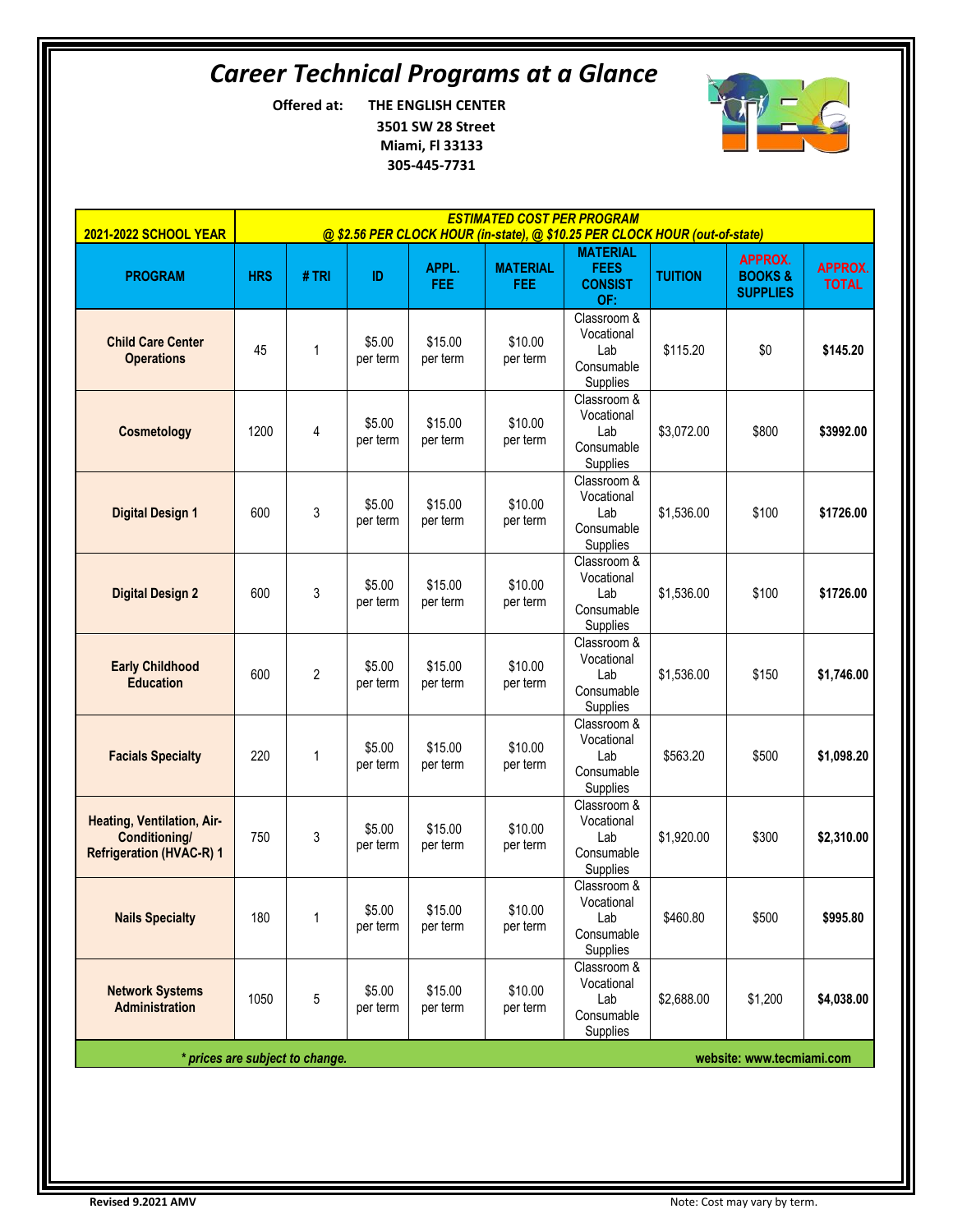#### *1- Child Care Center Operations*

Students completing this program will obtain the director credentials required by the Department of Children and Family. By earning these credentials, students will be able to run and even own a Day Care Center. Students will learn about organizational leadership, financial management, legal obligations and responsibilities, marketing strategies, and more.

| Requirements:        | <b>ECPC &amp; Special Needs Class</b> |
|----------------------|---------------------------------------|
| Program Certificate: | Florida Director Credential           |
| Program Hours:       | 45 hrs.                               |
| Program Cost:        | \$115 + Materials + Fees              |
| <b>Class Hours:</b>  | Tuesdays from 6:00 pm to 9:30 pm      |

#### *2-Cosmetology*

Through this program, students will acquire the knowledge and skills needed to pass the State of Florida Exam. Among other skills, students will learn haircutting, color, highlights, blow-drying & styling, permanents, manicures, pedicures, facials, waxing, salon management and more…

| Required Exam: | State of Florida Board of Cosmetology Exam                              |
|----------------|-------------------------------------------------------------------------|
| Program Hours: | 1200 hrs.                                                               |
| Program Cost:  | \$3,072 + Materials + Supplies + Fees                                   |
| Class Hours:   | Monday-Friday 8:30 am to 3:15 pm<br>Monday-Thursday 3:45 pm to 10:00 pm |

# *3-Digital Design 1*

In this program, students will learn the basics in Adobe Photoshop, Adobe Illustrator, Adobe InDesign, WordPress, social media, Digital Photography and Animation. They will also have the opportunity to get Adobe Certified.

| Program Certificate: | Digital Design 1                                                           |
|----------------------|----------------------------------------------------------------------------|
| Program Hours:       | 600 hrs.                                                                   |
| Program Cost:        | \$1,536 + Materials + Fees                                                 |
| <b>Class Hours:</b>  | Monday-Thursday 8:00 am to 12:00 pm<br>Monday-Thursday 6:00 pm to 10:00 pm |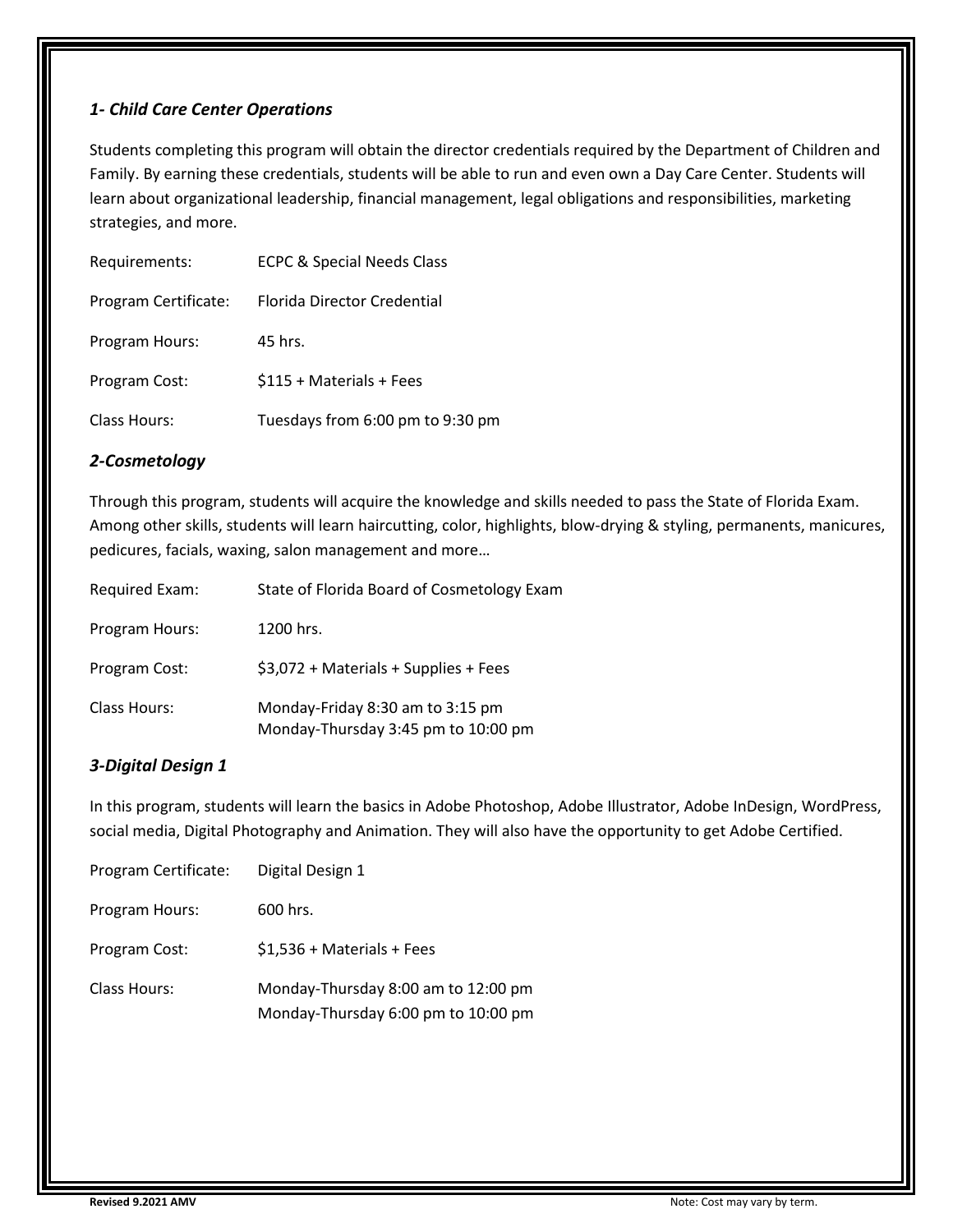#### *4-Digital Design 2*

In this program, students will learn a more intermediate level of Adobe Photoshop, Adobe Illustrator, Adobe InDesign, WordPress, social media, Digital Photography and Animation. They will also have the opportunity to get Adobe Certified.

| Program Certificate: | Digital Design 2                                                           |
|----------------------|----------------------------------------------------------------------------|
| Program Hours:       | 600 hrs.                                                                   |
| Program Cost:        | $$1,536 + Materials + Fees$                                                |
| <b>Class Hours:</b>  | Monday-Thursday 8:00 am to 12:00 pm<br>Monday-Thursday 6:00 pm to 10:00 pm |

#### *5-Early Childhood Education*

This program will prepare students for obtaining the ECPC Certification, also known as CDA. Interested students must have a U.S. High School Diploma, an accredited Foreign High School Diploma or a GED, a social security number, and needs to be fingerprinted.

| Program Certificate: | <b>ECPC</b>                                                                                   |
|----------------------|-----------------------------------------------------------------------------------------------|
| Program Hours:       | 600 hrs.                                                                                      |
| Program Cost:        | $$1,536 + Materials + Fees$                                                                   |
| Class Hours:         | Monday/Wednesday or Tuesday/Thursday 8:30 am to 11:30 am<br>Saturdays from 8:30 am to 3:00 pm |

# *6-Facials Specialty*

This program will allow students to obtain the Facial Specialty License required by the State of Florida in order to work at any beauty salon or as self-employed. Students will learn sanitation and shop safety rules in all procedures, actions, and reactions of chemicals on skin, face shapes and bone structures, shaping eyebrows, tweezing, and waxing, and more.

| Program Certificate: | <b>Facial Specialist</b>                                                                                            |
|----------------------|---------------------------------------------------------------------------------------------------------------------|
| Program Hours:       | 220 hrs.                                                                                                            |
| Program Cost:        | \$564 + Materials + Fees                                                                                            |
| Class Hours:         | Monday-Thursday 8:30 am to 3:15 pm<br>Monday-Thursday 3:45 pm to 10:00 pm<br>Saturday and Sunday 8:00 am to 3:30 pm |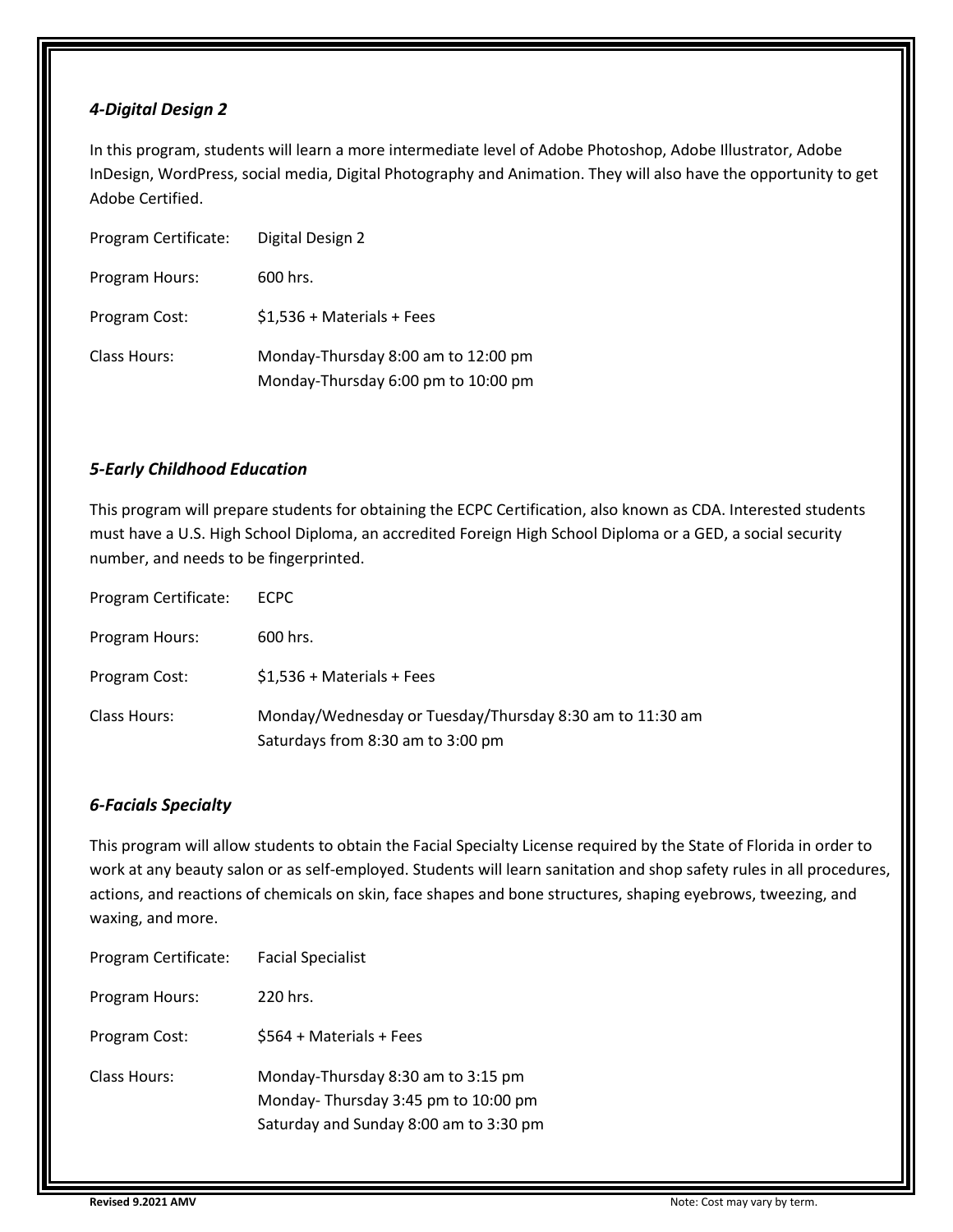### *7- Heating, Ventilation, Air-Conditioning/ Refrigeration (HVAC/R) 1*

During the course of this program, students will learn how to assist in the installation, maintenance and repair of residential heating and air-conditioning systems.

| Program Certificate: | Refrigeration and Heating Mechanic 1                                |
|----------------------|---------------------------------------------------------------------|
| Program Hours:       | 750 hrs.                                                            |
| Program Cost:        | $$1,920 + Materials + Fees$                                         |
| Class Hours:         | Monday-Thursday 6:00 pm to 10:15 pm<br>Saturdays 8:00 am to 3:30 pm |

#### *8-Nails Specialty*

This program will allow students to obtain the Nail Specialty License required by the State of Florida in order to work at any beauty salon or as self-employed. Students will learn manicure and pedicure techniques, artificial nail application and removal, chemistry of products and their effect on nails, nail diseases and disorders, acrylics and more.

| Program Certificate: | <b>Nail Specialist</b>                                                                                              |
|----------------------|---------------------------------------------------------------------------------------------------------------------|
| Program Hours:       | 180 hrs.                                                                                                            |
| Program Cost:        | \$461 + Materials + Fees                                                                                            |
| <b>Class Hours:</b>  | Monday-Thursday 8:30 am to 3:15 pm<br>Monday-Thursday 3:45 pm to 10:00 pm<br>Saturday and Sunday 8:00 am to 3:30 pm |

#### *9- Network Systems Administration*

This program will provide students with the knowledge and skills needed for the installation and maintenance of hardware, software, workstation computers, and serves. It also prepares students for obtaining the certifications required by the industry such as A+, N+, MCSA, and MCSE. The curriculum also includes Windows Configuration, Windows Server 2008, and Windows Design.

| Program Certificate: | $A+$ , $N+$ and others                                                    |
|----------------------|---------------------------------------------------------------------------|
| Program Hours:       | 1050 hrs.                                                                 |
| Program Cost:        | $$2,688 + Materials + Fees$                                               |
| <b>Class Hours:</b>  | Monday-Thursday 8:00 am to 11:00 am<br>Monday-Thursday 6:30 pm to 9:30 pm |